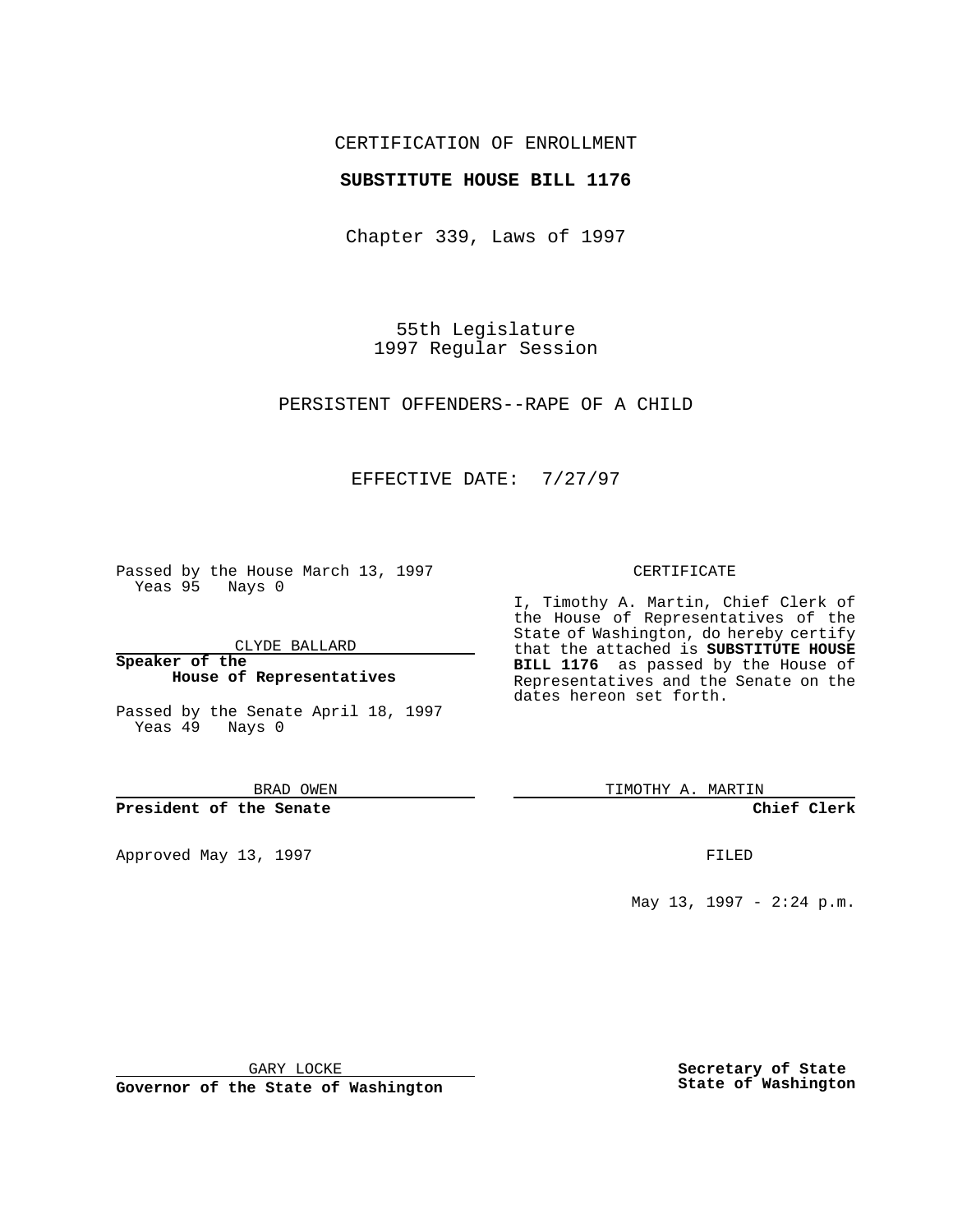# **SUBSTITUTE HOUSE BILL 1176** \_\_\_\_\_\_\_\_\_\_\_\_\_\_\_\_\_\_\_\_\_\_\_\_\_\_\_\_\_\_\_\_\_\_\_\_\_\_\_\_\_\_\_\_\_\_\_

\_\_\_\_\_\_\_\_\_\_\_\_\_\_\_\_\_\_\_\_\_\_\_\_\_\_\_\_\_\_\_\_\_\_\_\_\_\_\_\_\_\_\_\_\_\_\_

Passed Legislature - 1997 Regular Session

### **State of Washington 55th Legislature 1997 Regular Session**

**By** House Committee on Criminal Justice & Corrections (originally sponsored by Representatives Koster, Boldt, Smith, Backlund, Dunn, McMorris, Schoesler, Sheldon, Johnson, DeBolt and Mulliken)

Read first time 03/03/97.

 AN ACT Relating to persistent offenders; and reenacting and amending RCW 9.94A.030.

BE IT ENACTED BY THE LEGISLATURE OF THE STATE OF WASHINGTON:

 **Sec. 1.** RCW 9.94A.030 and 1996 c 289 s 1 and 1996 c 275 s 5 are each reenacted and amended to read as follows:

 Unless the context clearly requires otherwise, the definitions in this section apply throughout this chapter.

 (1) "Collect," or any derivative thereof, "collect and remit," or "collect and deliver," when used with reference to the department of corrections, means that the department is responsible for monitoring and enforcing the offender's sentence with regard to the legal financial obligation, receiving payment thereof from the offender, and, consistent with current law, delivering daily the entire payment to the superior court clerk without depositing it in a departmental account. (2) "Commission" means the sentencing guidelines commission.

 (3) "Community corrections officer" means an employee of the department who is responsible for carrying out specific duties in supervision of sentenced offenders and monitoring of sentence conditions.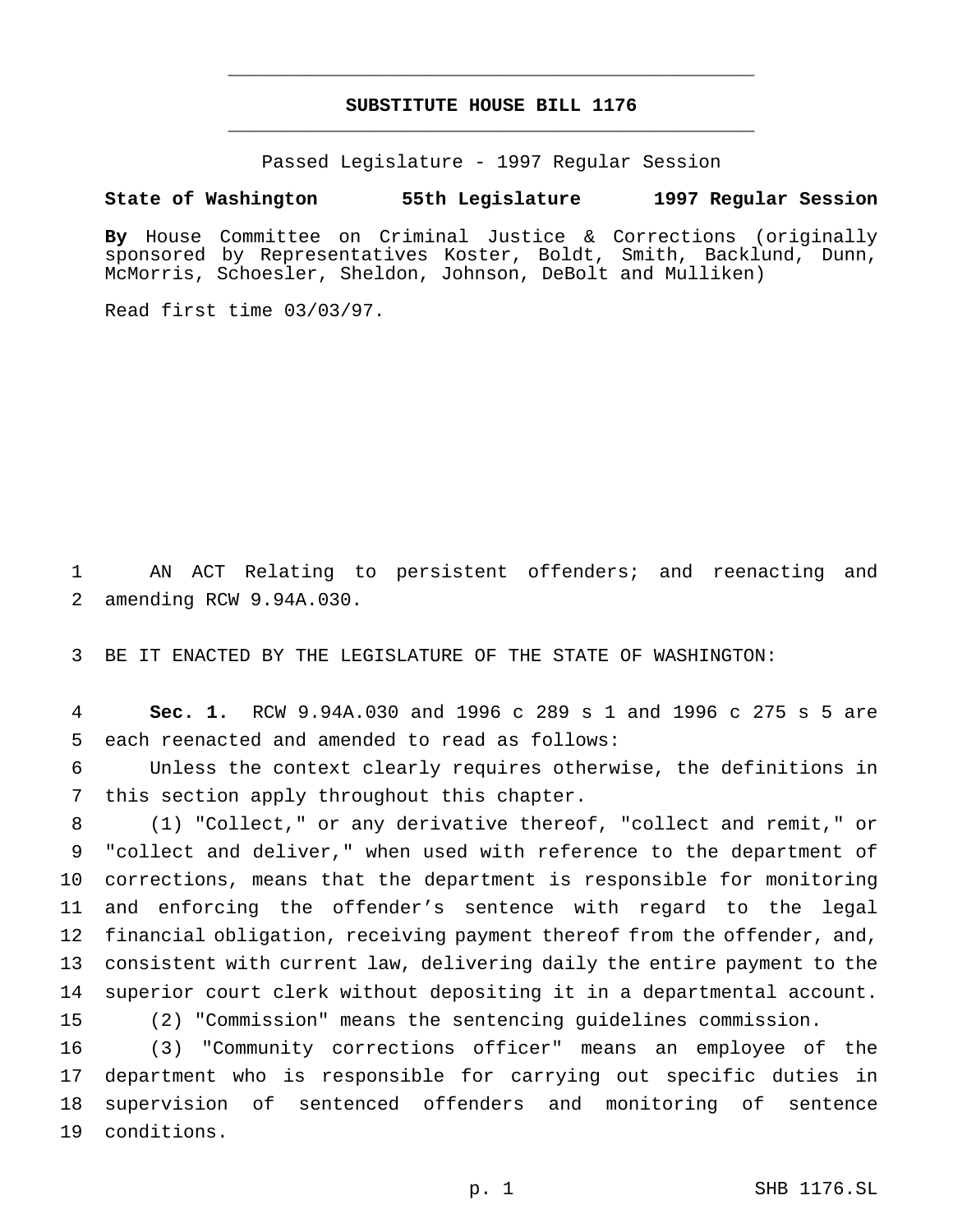(4) "Community custody" means that portion of an inmate's sentence of confinement in lieu of earned early release time or imposed pursuant to RCW 9.94A.120 (6), (8), or (10) served in the community subject to controls placed on the inmate's movement and activities by the department of corrections.

 (5) "Community placement" means that period during which the offender is subject to the conditions of community custody and/or postrelease supervision, which begins either upon completion of the term of confinement (postrelease supervision) or at such time as the offender is transferred to community custody in lieu of earned early release. Community placement may consist of entirely community custody, entirely postrelease supervision, or a combination of the two. (6) "Community service" means compulsory service, without compensation, performed for the benefit of the community by the offender.

 (7) "Community supervision" means a period of time during which a convicted offender is subject to crime-related prohibitions and other sentence conditions imposed by a court pursuant to this chapter or RCW 16.52.200(6) or 46.61.524. For first-time offenders, the supervision may include crime-related prohibitions and other conditions imposed pursuant to RCW 9.94A.120(5). For purposes of the interstate compact for out-of-state supervision of parolees and probationers, RCW 9.95.270, community supervision is the functional equivalent of probation and should be considered the same as probation by other states.

 (8) "Confinement" means total or partial confinement as defined in this section.

 (9) "Conviction" means an adjudication of guilt pursuant to Titles 10 or 13 RCW and includes a verdict of guilty, a finding of guilty, and acceptance of a plea of guilty.

 (10) "Court-ordered legal financial obligation" means a sum of money that is ordered by a superior court of the state of Washington for legal financial obligations which may include restitution to the victim, statutorily imposed crime victims' compensation fees as assessed pursuant to RCW 7.68.035, court costs, county or interlocal drug funds, court-appointed attorneys' fees, and costs of defense, fines, and any other financial obligation that is assessed to the offender as a result of a felony conviction. Upon conviction for vehicular assault while under the influence of intoxicating liquor or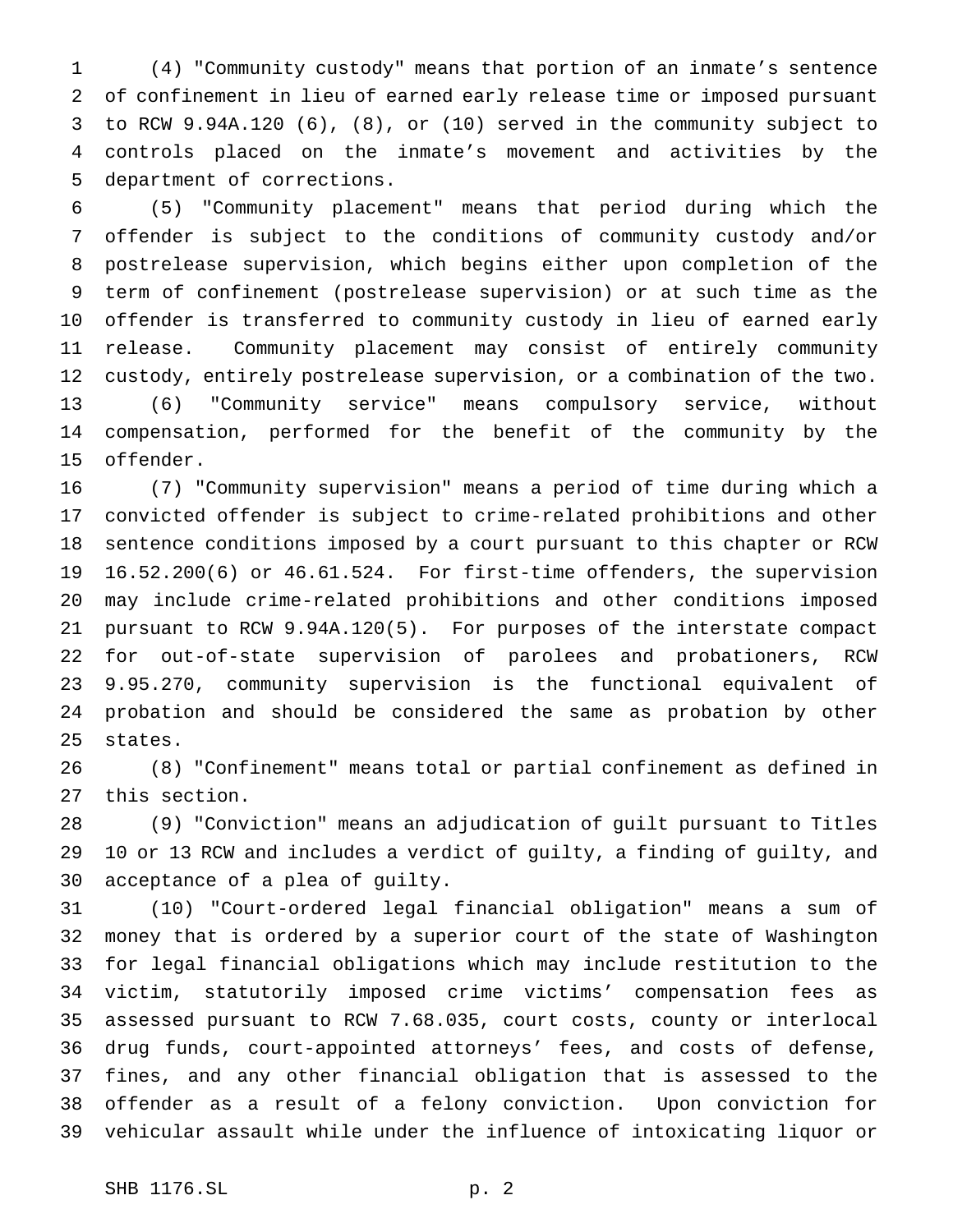any drug, RCW 46.61.522(1)(b), or vehicular homicide while under the influence of intoxicating liquor or any drug, RCW 46.61.520(1)(a), legal financial obligations may also include payment to a public agency of the expense of an emergency response to the incident resulting in the conviction, subject to the provisions in RCW 38.52.430.

 (11) "Crime-related prohibition" means an order of a court prohibiting conduct that directly relates to the circumstances of the crime for which the offender has been convicted, and shall not be construed to mean orders directing an offender affirmatively to participate in rehabilitative programs or to otherwise perform affirmative conduct.

 (12)(a) "Criminal history" means the list of a defendant's prior convictions, whether in this state, in federal court, or elsewhere. The history shall include, where known, for each conviction (i) whether the defendant has been placed on probation and the length and terms thereof; and (ii) whether the defendant has been incarcerated and the length of incarceration.

 (b) "Criminal history" shall always include juvenile convictions for sex offenses and serious violent offenses and shall also include a defendant's other prior convictions in juvenile court if: (i) The conviction was for an offense which is a felony or a serious traffic offense and is criminal history as defined in RCW 13.40.020(9); (ii) the defendant was fifteen years of age or older at the time the offense was committed; and (iii) with respect to prior juvenile class B and C felonies or serious traffic offenses, the defendant was less than twenty-three years of age at the time the offense for which he or she is being sentenced was committed.

 (13) "Day fine" means a fine imposed by the sentencing judge that equals the difference between the offender's net daily income and the reasonable obligations that the offender has for the support of the offender and any dependents.

 (14) "Day reporting" means a program of enhanced supervision designed to monitor the defendant's daily activities and compliance with sentence conditions, and in which the defendant is required to report daily to a specific location designated by the department or the sentencing judge.

(15) "Department" means the department of corrections.

 (16) "Determinate sentence" means a sentence that states with exactitude the number of actual years, months, or days of total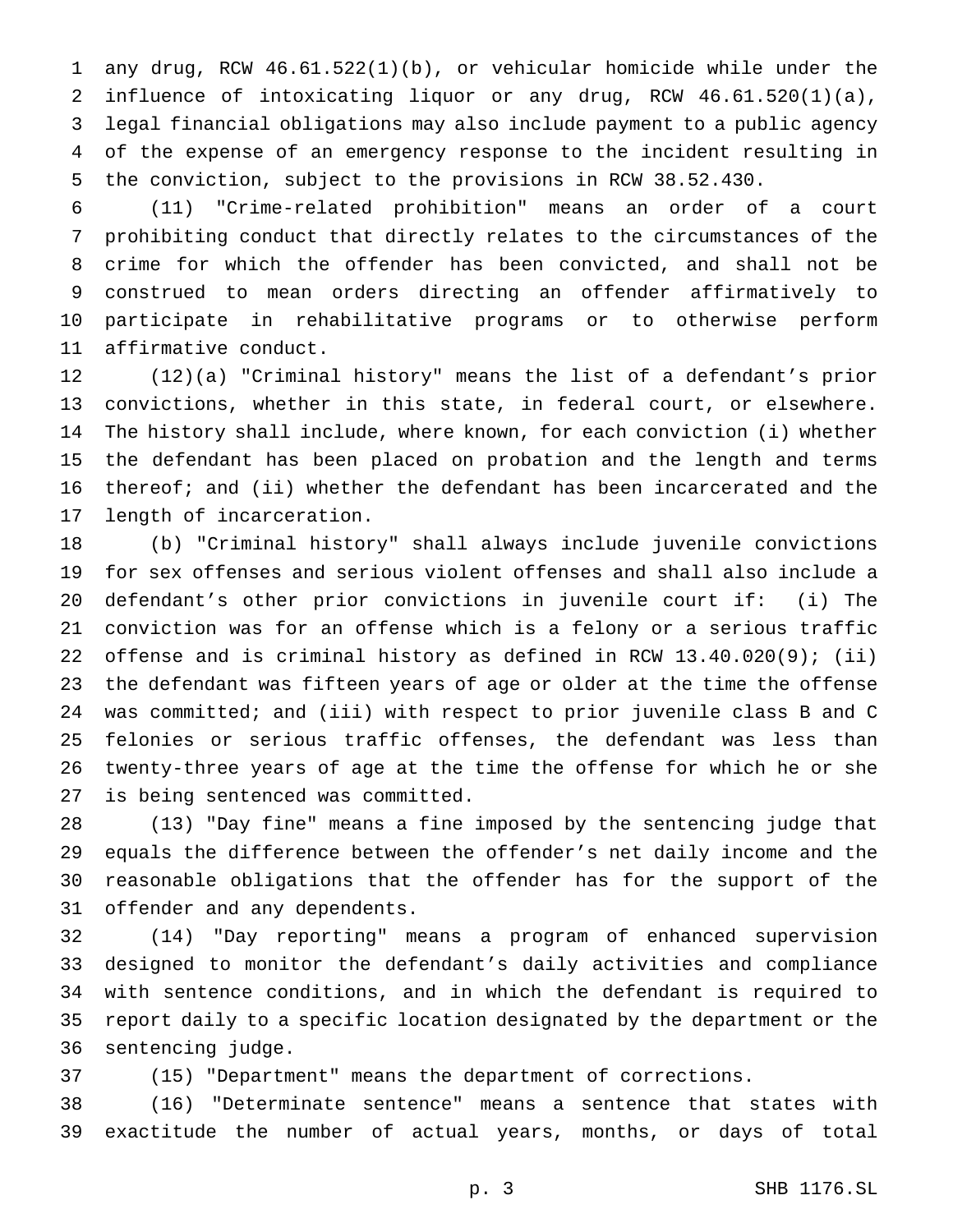confinement, of partial confinement, of community supervision, the number of actual hours or days of community service work, or dollars or terms of a legal financial obligation. The fact that an offender through "earned early release" can reduce the actual period of confinement shall not affect the classification of the sentence as a determinate sentence.

 (17) "Disposable earnings" means that part of the earnings of an individual remaining after the deduction from those earnings of any amount required by law to be withheld. For the purposes of this definition, "earnings" means compensation paid or payable for personal services, whether denominated as wages, salary, commission, bonuses, or otherwise, and, notwithstanding any other provision of law making the payments exempt from garnishment, attachment, or other process to satisfy a court-ordered legal financial obligation, specifically includes periodic payments pursuant to pension or retirement programs, or insurance policies of any type, but does not include payments made under Title 50 RCW, except as provided in RCW 50.40.020 and 50.40.050, or Title 74 RCW.

(18) "Drug offense" means:

 (a) Any felony violation of chapter 69.50 RCW except possession of a controlled substance (RCW 69.50.401(d)) or forged prescription for a controlled substance (RCW 69.50.403);

 (b) Any offense defined as a felony under federal law that relates to the possession, manufacture, distribution, or transportation of a controlled substance; or

 (c) Any out-of-state conviction for an offense that under the laws of this state would be a felony classified as a drug offense under (a) of this subsection.

(19) "Escape" means:

 (a) Escape in the first degree (RCW 9A.76.110), escape in the second degree (RCW 9A.76.120), willful failure to return from furlough (RCW 72.66.060), willful failure to return from work release (RCW 72.65.070), or willful failure to be available for supervision by the department while in community custody (RCW 72.09.310); or

 (b) Any federal or out-of-state conviction for an offense that under the laws of this state would be a felony classified as an escape under (a) of this subsection.

(20) "Felony traffic offense" means: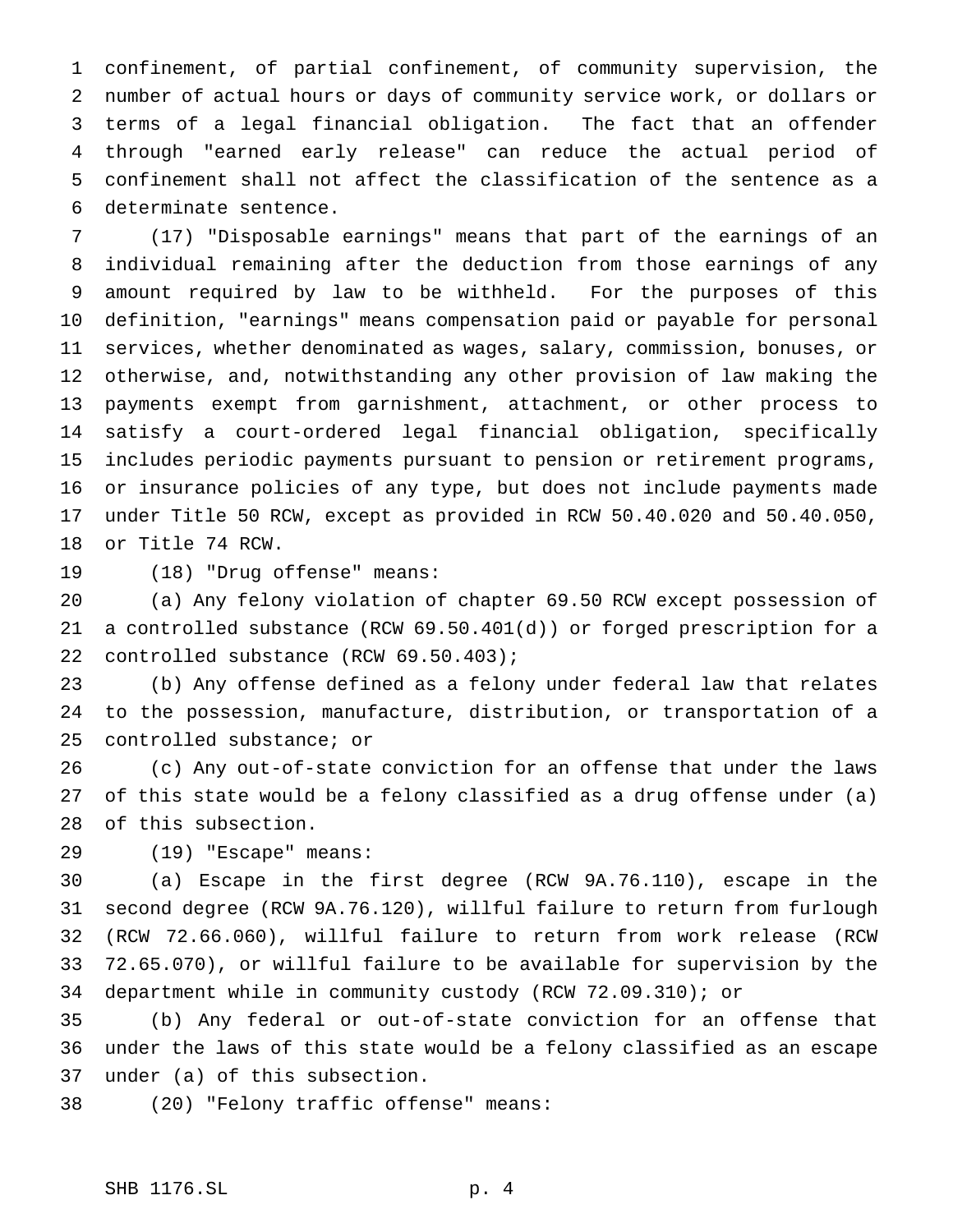(a) Vehicular homicide (RCW 46.61.520), vehicular assault (RCW 46.61.522), eluding a police officer (RCW 46.61.024), or felony hit-and-run injury-accident (RCW 46.52.020(4)); or

 (b) Any federal or out-of-state conviction for an offense that under the laws of this state would be a felony classified as a felony traffic offense under (a) of this subsection.

 (21) "Fines" means the requirement that the offender pay a specific sum of money over a specific period of time to the court.

 (22)(a) "First-time offender" means any person who is convicted of a felony (i) not classified as a violent offense or a sex offense under this chapter, or (ii) that is not the manufacture, delivery, or possession with intent to manufacture or deliver a controlled substance classified in schedule I or II that is a narcotic drug, nor the manufacture, delivery, or possession with intent to deliver methamphetamine, its salts, isomers, and salts of its isomers as defined in RCW 69.50.206(d)(2), nor the selling for profit of any controlled substance or counterfeit substance classified in schedule I, RCW 69.50.204, except leaves and flowering tops of marihuana, and except as provided in (b) of this subsection, who previously has never been convicted of a felony in this state, federal court, or another state, and who has never participated in a program of deferred prosecution for a felony offense.

 (b) For purposes of (a) of this subsection, a juvenile adjudication for an offense committed before the age of fifteen years is not a previous felony conviction except for adjudications of sex offenses and serious violent offenses.

 (23) "Most serious offense" means any of the following felonies or a felony attempt to commit any of the following felonies, as now existing or hereafter amended:

 (a) Any felony defined under any law as a class A felony or criminal solicitation of or criminal conspiracy to commit a class A felony;

- (b) Assault in the second degree;
- (c) Assault of a child in the second degree;

(d) Child molestation in the second degree;

(e) Controlled substance homicide;

(f) Extortion in the first degree;

- (g) Incest when committed against a child under age fourteen;
- (h) Indecent liberties;

p. 5 SHB 1176.SL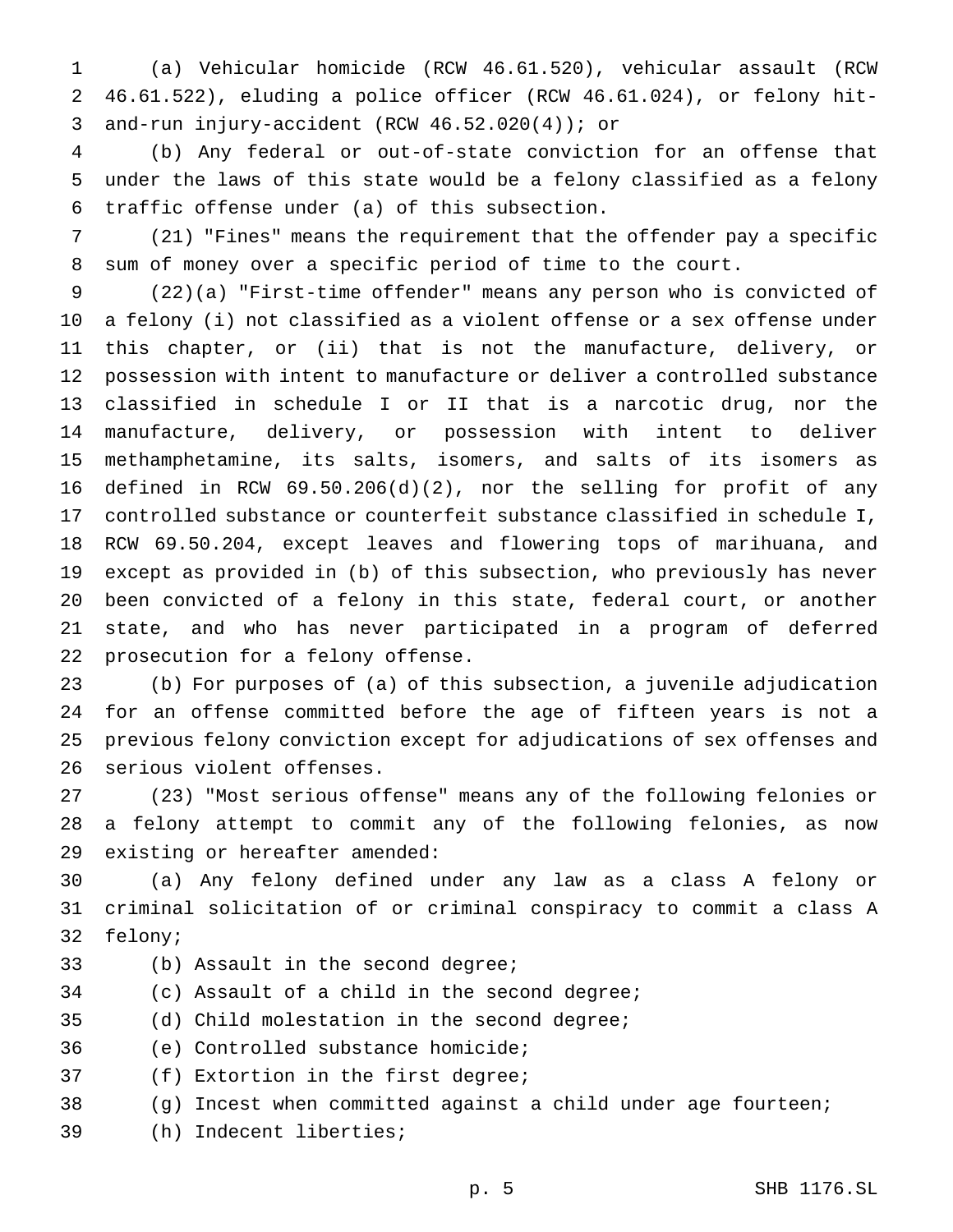- (i) Kidnapping in the second degree;
- 2 (j) Leading organized crime;
- (k) Manslaughter in the first degree;
- (l) Manslaughter in the second degree;
- (m) Promoting prostitution in the first degree;
- (n) Rape in the third degree;
- (o) Robbery in the second degree;
- (p) Sexual exploitation;
- 
- (q) Vehicular assault;

 (r) Vehicular homicide, when proximately caused by the driving of any vehicle by any person while under the influence of intoxicating liquor or any drug as defined by RCW 46.61.502, or by the operation of 13 any vehicle in a reckless manner;

 (s) Any other class B felony offense with a finding of sexual motivation, as "sexual motivation" is defined under this section;

 (t) Any other felony with a deadly weapon verdict under RCW 9.94A.125;

 (u) Any felony offense in effect at any time prior to December 2, 1993, that is comparable to a most serious offense under this subsection, or any federal or out-of-state conviction for an offense that under the laws of this state would be a felony classified as a most serious offense under this subsection.

 (24) "Nonviolent offense" means an offense which is not a violent offense.

 (25) "Offender" means a person who has committed a felony established by state law and is eighteen years of age or older or is less than eighteen years of age but whose case has been transferred by the appropriate juvenile court to a criminal court pursuant to RCW 13.40.110. Throughout this chapter, the terms "offender" and "defendant" are used interchangeably.

 (26) "Partial confinement" means confinement for no more than one year in a facility or institution operated or utilized under contract by the state or any other unit of government, or, if home detention or work crew has been ordered by the court, in an approved residence, for a substantial portion of each day with the balance of the day spent in the community. Partial confinement includes work release, home detention, work crew, and a combination of work crew and home detention as defined in this section.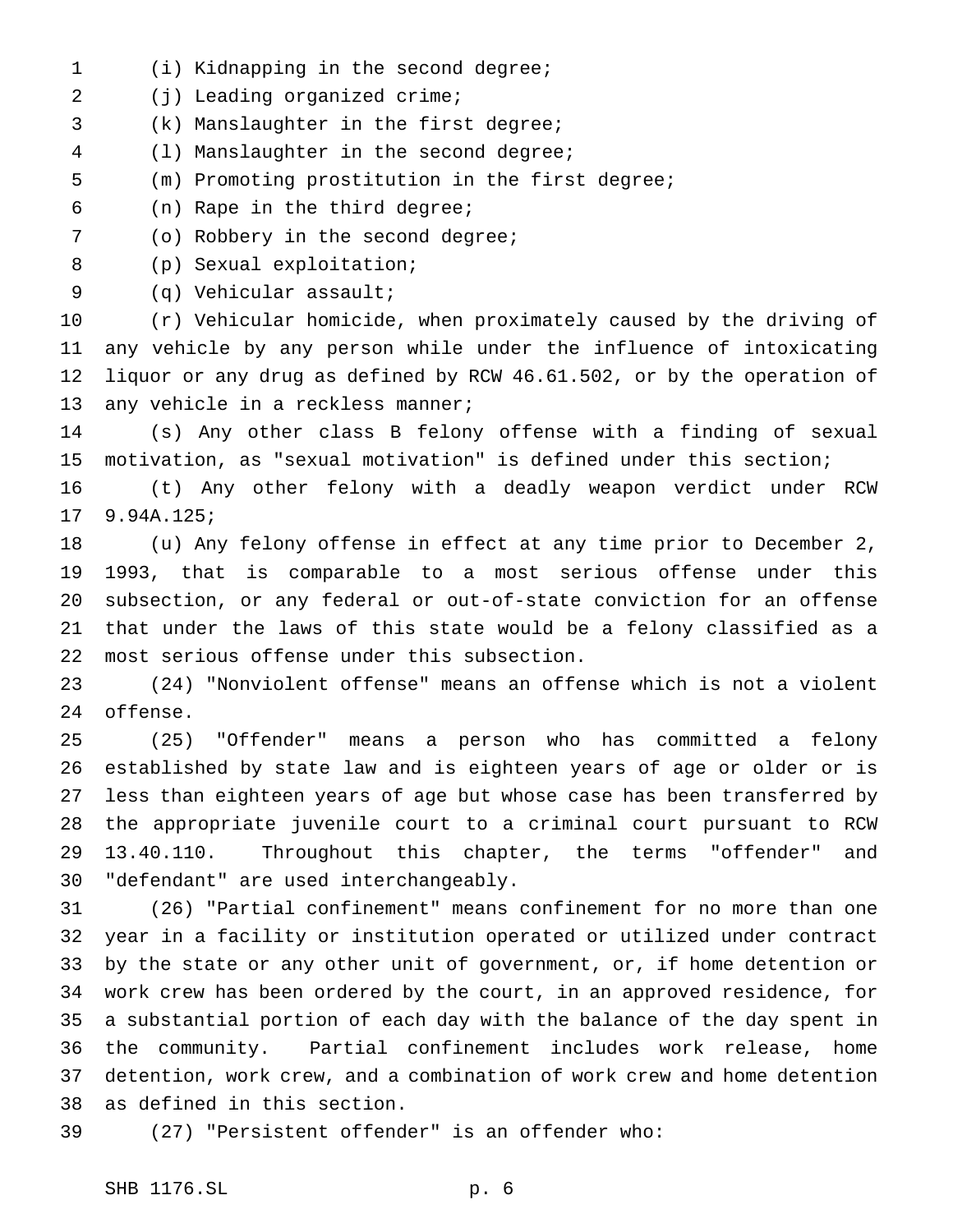(a)(i) Has been convicted in this state of any felony considered a most serious offense; and

 (ii) Has, before the commission of the offense under (a) of this subsection, been convicted as an offender on at least two separate occasions, whether in this state or elsewhere, of felonies that under the laws of this state would be considered most serious offenses and would be included in the offender score under RCW 9.94A.360; provided that of the two or more previous convictions, at least one conviction must have occurred before the commission of any of the other most serious offenses for which the offender was previously convicted; or

 (b)(i) Has been convicted of (A) rape in the first degree, rape in 12 the second degree, rape of a child in the first degree, rape of a child 13 in the second degree, or indecent liberties by forcible compulsion; (B) murder in the first degree, murder in the second degree, kidnapping in the first degree, kidnapping in the second degree, assault in the first degree, assault in the second degree, or burglary in the first degree, with a finding of sexual motivation; or (C) an attempt to commit any 18 crime listed in this subsection  $(27)(b)(i)$ ; and

 (ii) Has, before the commission of the offense under (b)(i) of this subsection, been convicted as an offender on at least one occasion, whether in this state or elsewhere, of an offense listed in (b)(i) of 22 this subsection. A conviction for rape of a child in the first degree constitutes a conviction under subsection (27)(b)(i) only when the 24 offender was sixteen years of age or older when the offender committed 25 the offense. A conviction for rape of a child in the second degree constitutes a conviction under subsection (27)(b)(i) only when the 27 offender was eighteen years of age or older when the offender committed 28 the offense.

 (28) "Postrelease supervision" is that portion of an offender's community placement that is not community custody.

 (29) "Restitution" means the requirement that the offender pay a specific sum of money over a specific period of time to the court as payment of damages. The sum may include both public and private costs. The imposition of a restitution order does not preclude civil redress.

- 
- (30) "Serious traffic offense" means:

 (a) Driving while under the influence of intoxicating liquor or any drug (RCW 46.61.502), actual physical control while under the influence of intoxicating liquor or any drug (RCW 46.61.504), reckless driving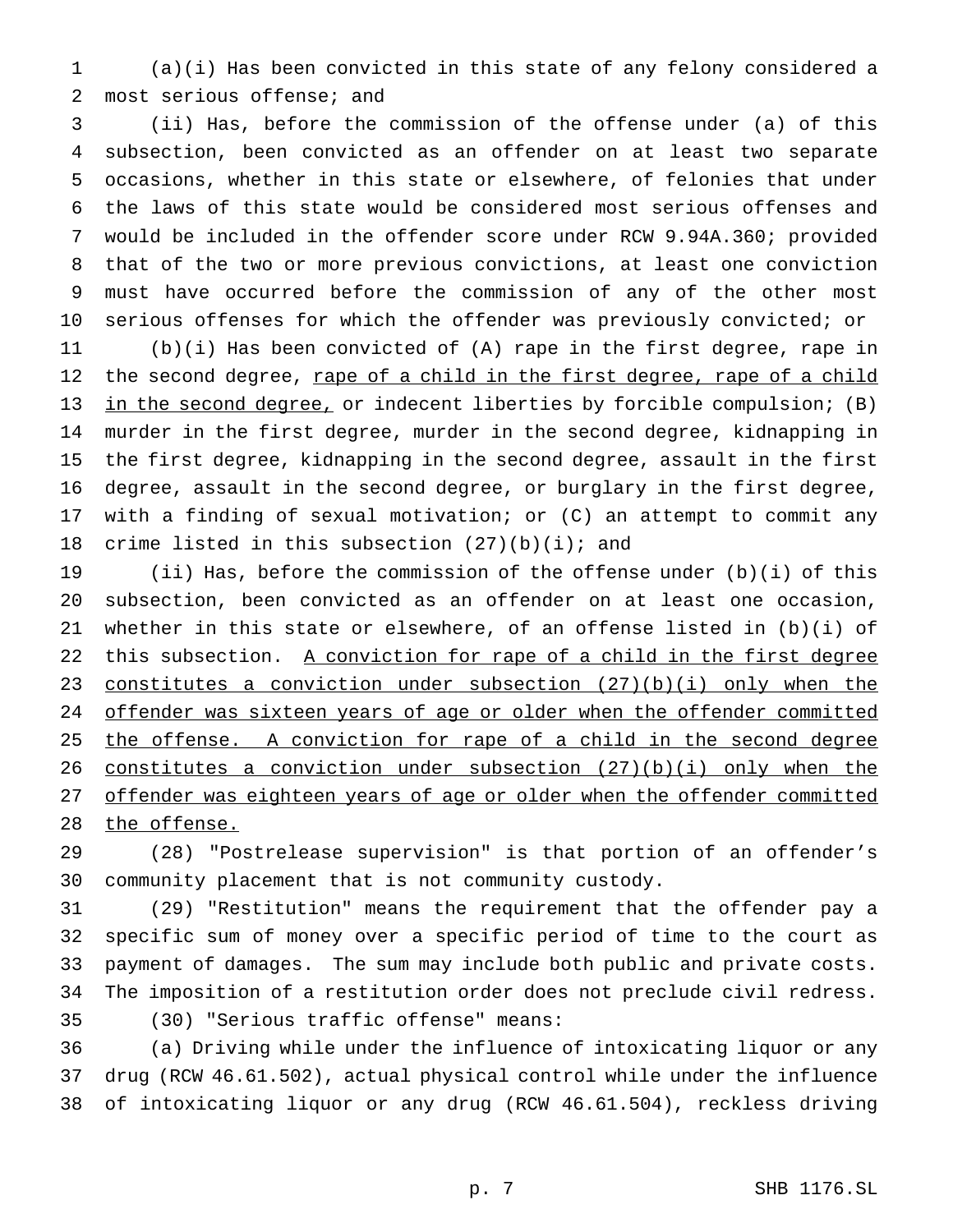(RCW 46.61.500), or hit-and-run an attended vehicle (RCW 46.52.020(5)); or

 (b) Any federal, out-of-state, county, or municipal conviction for an offense that under the laws of this state would be classified as a serious traffic offense under (a) of this subsection.

 (31) "Serious violent offense" is a subcategory of violent offense and means:

 (a) Murder in the first degree, homicide by abuse, murder in the second degree, assault in the first degree, kidnapping in the first degree, or rape in the first degree, assault of a child in the first degree, or an attempt, criminal solicitation, or criminal conspiracy to commit one of these felonies; or

 (b) Any federal or out-of-state conviction for an offense that under the laws of this state would be a felony classified as a serious violent offense under (a) of this subsection.

 (32) "Sentence range" means the sentencing court's discretionary range in imposing a nonappealable sentence.

(33) "Sex offense" means:

 (a) A felony that is a violation of chapter 9A.44 RCW or RCW 9A.64.020 or 9.68A.090 or a felony that is, under chapter 9A.28 RCW, a criminal attempt, criminal solicitation, or criminal conspiracy to commit such crimes;

 (b) A felony with a finding of sexual motivation under RCW 9.94A.127 or 13.40.135; or

 (c) Any federal or out-of-state conviction for an offense that under the laws of this state would be a felony classified as a sex offense under (a) of this subsection.

 (34) "Sexual motivation" means that one of the purposes for which the defendant committed the crime was for the purpose of his or her sexual gratification.

 (35) "Total confinement" means confinement inside the physical boundaries of a facility or institution operated or utilized under contract by the state or any other unit of government for twenty-four hours a day, or pursuant to RCW 72.64.050 and 72.64.060.

 (36) "Transition training" means written and verbal instructions and assistance provided by the department to the offender during the two weeks prior to the offender's successful completion of the work ethic camp program. The transition training shall include instructions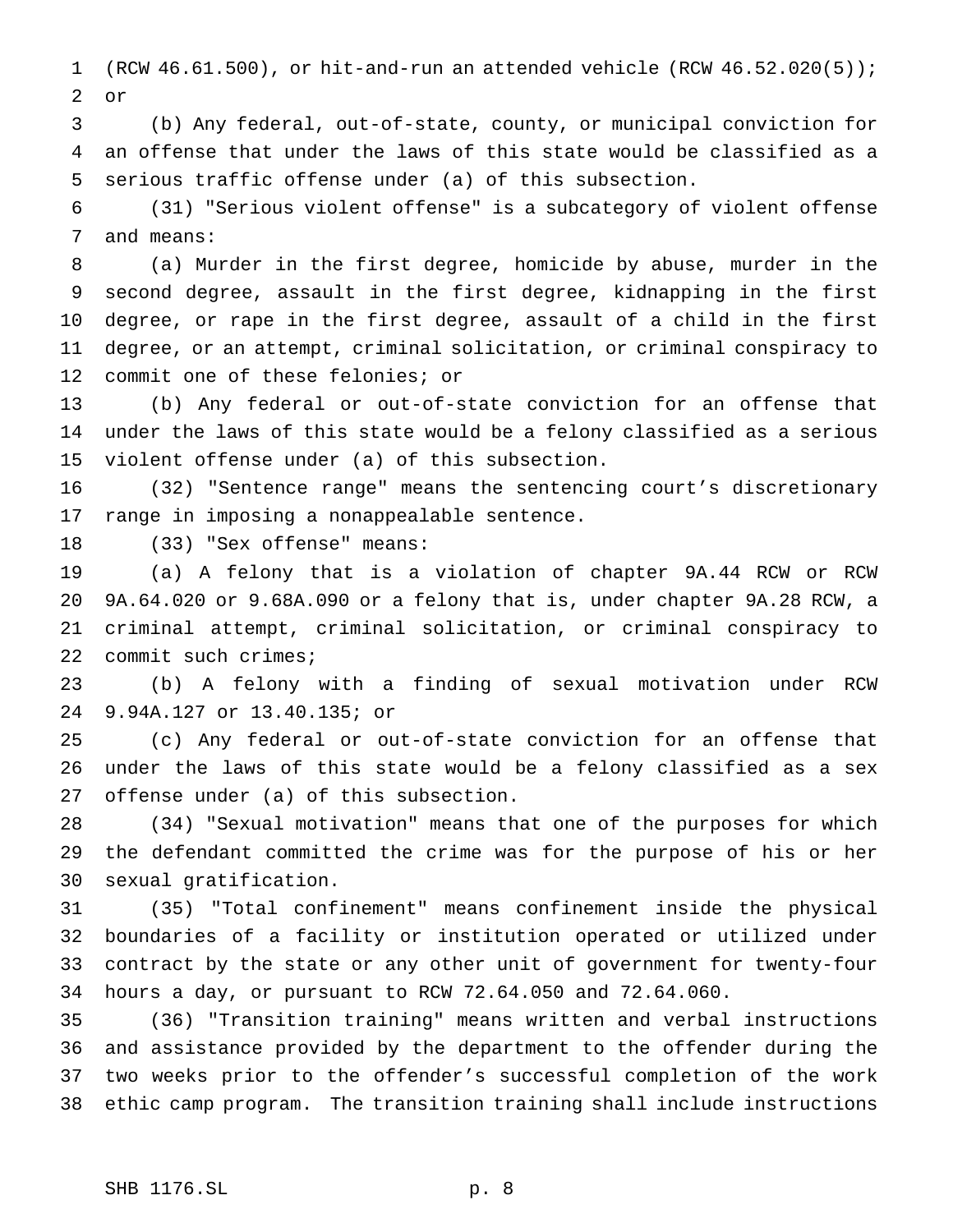in the offender's requirements and obligations during the offender's period of community custody.

 (37) "Victim" means any person who has sustained emotional, psychological, physical, or financial injury to person or property as a direct result of the crime charged.

(38) "Violent offense" means:

 (a) Any of the following felonies, as now existing or hereafter amended: Any felony defined under any law as a class A felony or an attempt to commit a class A felony, criminal solicitation of or criminal conspiracy to commit a class A felony, manslaughter in the first degree, manslaughter in the second degree, indecent liberties if committed by forcible compulsion, kidnapping in the second degree, arson in the second degree, assault in the second degree, assault of a child in the second degree, extortion in the first degree, robbery in the second degree, vehicular assault, and vehicular homicide, when proximately caused by the driving of any vehicle by any person while under the influence of intoxicating liquor or any drug as defined by 18 RCW 46.61.502, or by the operation of any vehicle in a reckless manner; (b) Any conviction for a felony offense in effect at any time prior to July 1, 1976, that is comparable to a felony classified as a violent offense in (a) of this subsection; and

 (c) Any federal or out-of-state conviction for an offense that under the laws of this state would be a felony classified as a violent offense under (a) or (b) of this subsection.

 (39) "Work crew" means a program of partial confinement consisting of civic improvement tasks for the benefit of the community of not less than thirty-five hours per week that complies with RCW 9.94A.135. The civic improvement tasks shall have minimal negative impact on existing private industries or the labor force in the county where the service or labor is performed. The civic improvement tasks shall not affect employment opportunities for people with developmental disabilities contracted through sheltered workshops as defined in RCW 82.04.385. Only those offenders sentenced to a facility operated or utilized under contract by a county or the state are eligible to participate on a work crew. Offenders sentenced for a sex offense as defined in subsection (33) of this section are not eligible for the work crew program.

 (40) "Work ethic camp" means an alternative incarceration program designed to reduce recidivism and lower the cost of corrections by requiring offenders to complete a comprehensive array of real-world job